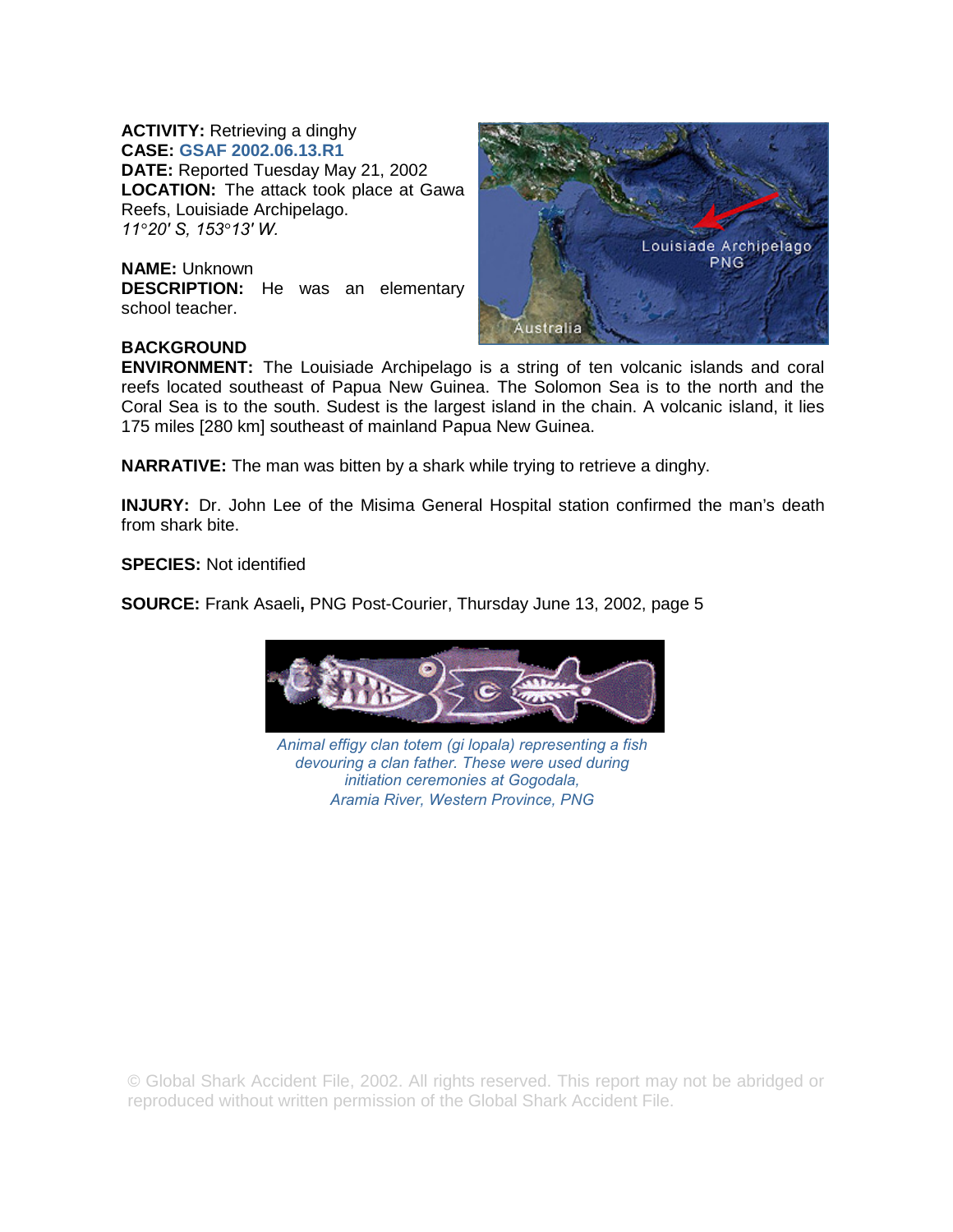

© Global Shark Accident File, 2002. All rights reserved. This report may not be abridged or reproduced without written permission of the Global Shark Accident File.